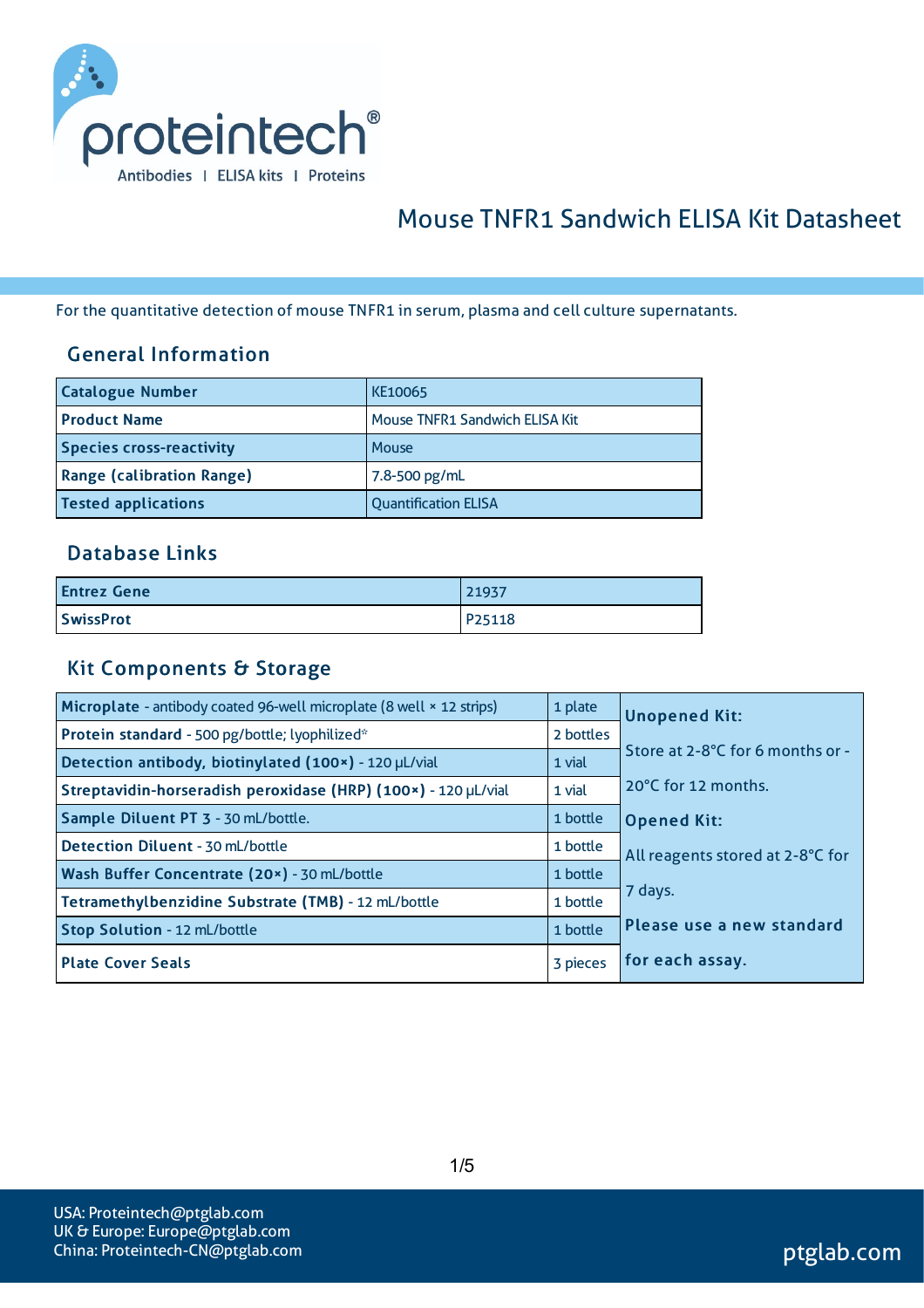#### NB: Do not use the kit after the expiration date.

Sample Diluent PT 3 is for protein standard and samples.

Detection Diluent is for Detection antibody and Streptavidin-HRP.

\*Add 1 mL Sample Diluent PT 3 in protein standard. Thisreconstitution gives a stock solution of 500 pg/mL.



#### Product Description

KE10065 is a solid phase sandwich Enzyme Linked-Immuno-Sorbent Assay (Sandwich ELISA). The MouseTNFR1 ELISA kit is to be used to detect and quantify protein levels of endogenous mouseTNFR1. The assay recognizes mouseTNFR1. An antibody specific for mouseTNFR1 has been pre-coated onto the microwells. The mouseTNFR1 protein in samples is captured by the coated antibody after incubation. Following extensive washing, another antibody of biotinylated specific for mouseTNFR1 is added to detect the captured mouseTNFR1 protein. For signal development, Streptavidin-HRP is added, followed by Tetramethylbenzidine (TMB) reagent. Solution containing sulfuric acid is used to stop color development and the color intensity which is proportional to the quantity of bound protein is measurable at 450 nm with the correction wavelength set at 630 nm.

#### Background

Tumor necrosisfactor (TNF) is a multifunctional cytokine that plays a key role in regulating inflammation, immune functions, host defense, and apoptosis. TNF signals through two distinct cell surface receptors, TNFR1 (TNFRSF1A, CD120a) and TNFR2 (TNFRSF1B, CD120b). TNFR1, which contains a death domain (DD) within its intracytoplasmic region, is thought to be the key receptor for TNF signaling. This receptor can be released to the extracellular space by two mechanisms, ectodomain shedding and constitutive release of full-length 55-kDa TNFR1. Soluble TNFR1 (sTNFR1) could function as TNF-binding protein, inhibiting TNF bioactivity.

#### Sample Preparation

Different samples may require proper dilution to fall within the range of the assay. The mouse serum is better to be diluted 1:4 or

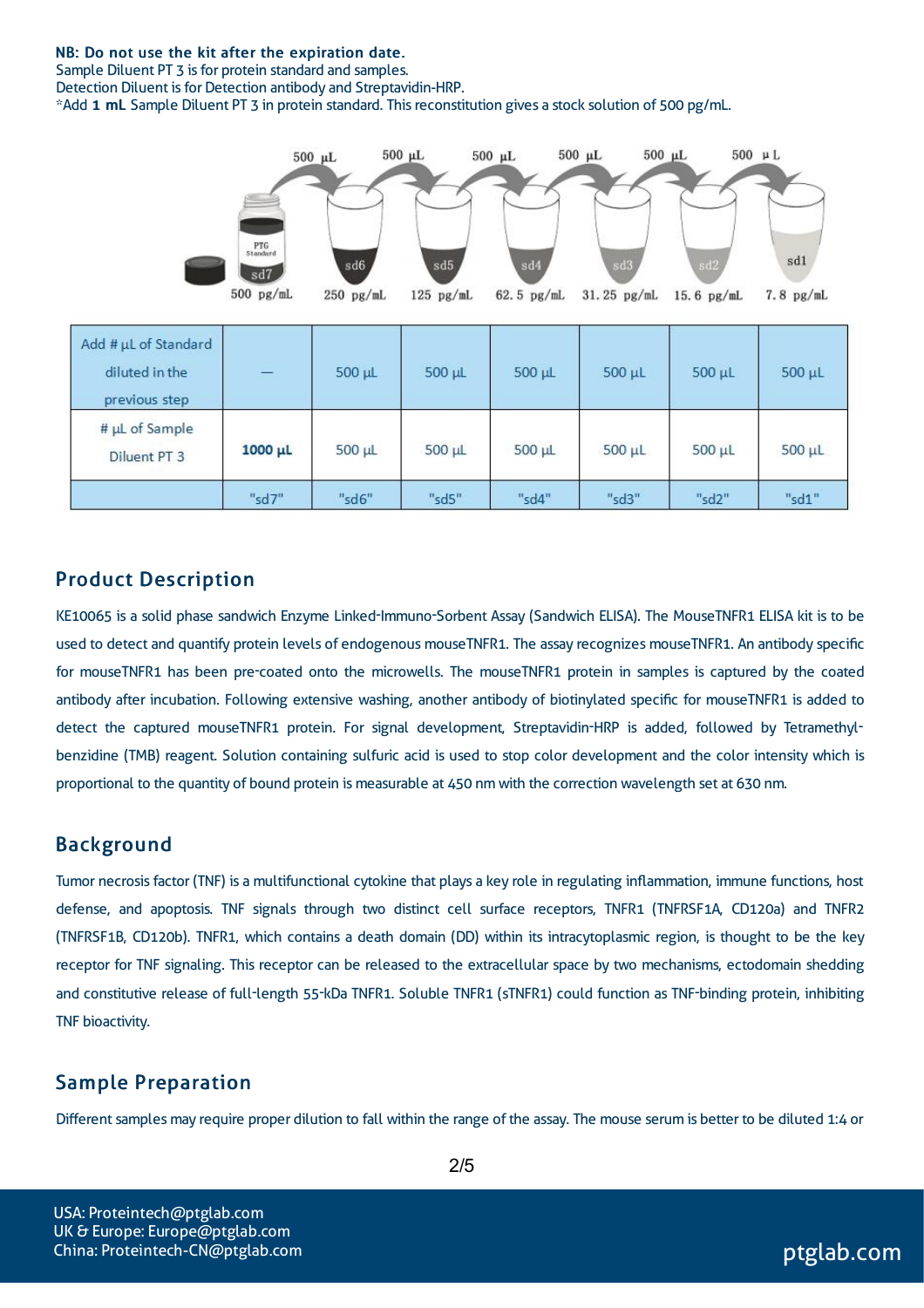1:8 before assay, 1:2 or 1:4 dilution is recommended for cell culture supernatants.

#### Safety Notes

This product is sold for lab research and development use ONLY and not for use in humans or animals. Avoid any skin and eye contact with Stop Solution and TMB. In case of contact, wash thoroughly with water.

#### Assay Procedure Summary

| <b>Step</b>    | <b>Reagent</b>                                                                                   | Volume      | <b>Incubation</b> | Wash        | <b>Notes</b>                 |  |
|----------------|--------------------------------------------------------------------------------------------------|-------------|-------------------|-------------|------------------------------|--|
|                | <b>Standard and Samples</b>                                                                      | $100 \mu L$ | 120 min           | 4 times     | Cover Wells incubate at 37°C |  |
| $\overline{2}$ | <b>Diluent Antibody Solution</b>                                                                 | $100 \mu L$ | 60 min            | 4 times     | Cover Wells incubate at 37°C |  |
|                | <b>Diluent HRP Solution</b>                                                                      | $100 \mu L$ | 40 min            | 4 times     | Cover Wells incubate at 37°C |  |
| 4              | <b>TMB Substrate</b>                                                                             | $100 \mu L$ | 15-20 min         | Do not wash | Incubate in the dark at 37°C |  |
| 5              | <b>Stop Solution</b>                                                                             | $100 \mu L$ | $0 \text{ min}$   | Do not wash | $\overline{\phantom{a}}$     |  |
| 6              | Read plate at 450 nm and 630 nm immediately after adding Stop solution. DO NOT exceed 5 minutes. |             |                   |             |                              |  |

### Example data

These standard curves are provided for demonstration only. A standard curve should be generated for each set of samples assayed.



| (pg/mL) | O.D            | <b>Average</b> | Corrected |
|---------|----------------|----------------|-----------|
| 0       | 0.026<br>0.027 | 0.027          |           |
| 7.8     | 0.145<br>0.144 | 0.145          | 0.118     |
| 15.6    | 0.256<br>0.255 | 0.256          | 0.229     |
| 31.25   | 0.435<br>0447  | 0.441          | 0.4145    |
| 62.5    | 0.769<br>0.777 | 0.773          | 0.7465    |
| 125     | 1.257<br>1.305 | 1.281          | 1.2545    |
| 250     | 1.922<br>1.951 | 1.937          | 1.91      |
| 500     | 2.519<br>2.583 | 2.551          | 2.551     |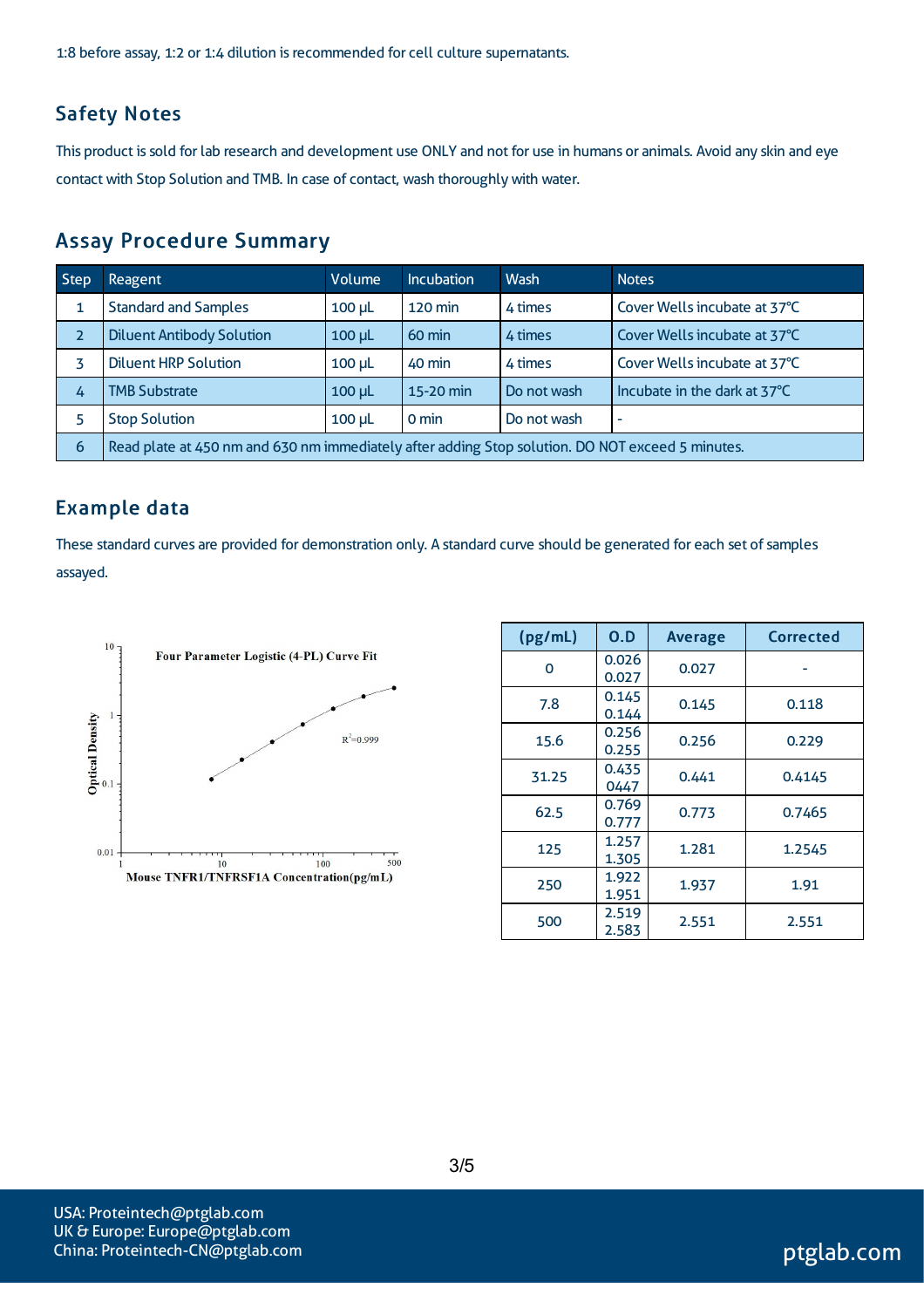### Precision

Intra-assay Precision (Precision within an assay) Three samples of known concentration were tested 20 times on one plate to assessintra-assay precision.

Inter-assay Precision (Precision between assays) Three samples of known concentration were tested in 24 separate assaysto assessinter-assay precision.

| <b>Intra-assay Precision</b> |    |              |           | <b>Inter-assay Precision</b> |  |        |     |              |           |     |
|------------------------------|----|--------------|-----------|------------------------------|--|--------|-----|--------------|-----------|-----|
| Sample                       | n  | Mean (pg/mL) | <b>SD</b> | CV <sub>6</sub>              |  | Sample | In. | Mean (pg/mL) | <b>SD</b> | CV% |
|                              | 20 | 219.9        | 6.3       | 2.9                          |  |        | 24  | 205.8        | 7.4       | 3.6 |
| 2                            | 20 | 52.2         | 1.3       | 2.5                          |  |        | 24  | 51.9         | 2.1       | 4.0 |
|                              | 20 | 12.1         | 0.4       | 3.0                          |  |        | 24  | 12.5         | 0.6       | 4.7 |

### Recovery

The recovery of TNFR1 spiked to three different levels in four samples throughout the range of the assay in various matrices was evaluated.

| Sample Type               |      | Average% of Expected | Range (%)  |  |
|---------------------------|------|----------------------|------------|--|
|                           | 1:15 | 99                   | 81-123     |  |
| Mouse serum               | 1:30 | 96                   | 80-114     |  |
| Cell culture supernatants | 1:8  | 100                  | 78-124     |  |
|                           | 1:16 | 91                   | $71 - 124$ |  |

### Sample Values

Mouse serum samples were evaluated for the presence of mouse TNFR1 in this assay.

| Sample Type        | Mean of Detectable (pg/mL) | Range (pg/mL) |
|--------------------|----------------------------|---------------|
| Mouse serum (n=16) | 717.6                      | 455.7-949.9   |

L-929 mouse fibroblast cells (1 x 10<sup>6</sup> cells/mL) were cultured in MEM containing L-glutamine and 10% equine serum for 3 days. The cell culture supernate was removed, assayed for mouse TNFR1, and measured 174.1 pg/mL.

### **Sensitivity**

The minimum detectable dose of mouse TNFR1 is 0.5 pg/mL. This was determined by adding two standard deviations to the concentration corresponding to the mean O.D. of 20 zero standard replicates.